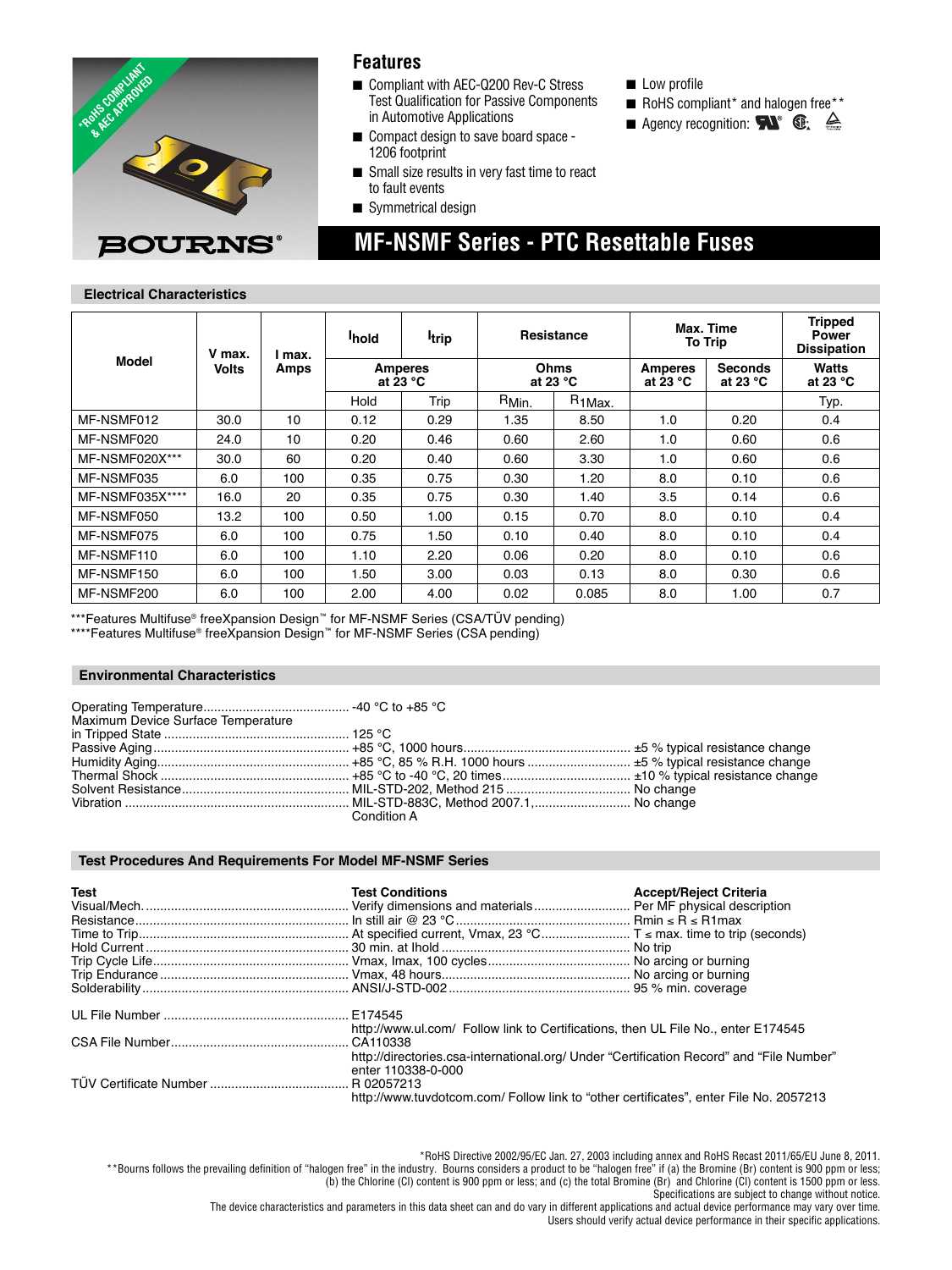### **Applications**

- USB port protection USB 2.0, 3.0 & OTG
- HDMI 1.4 Source protection
- PC motherboards Plug and Play protection
- Mobile phones Battery and port protection
- PDAs / digital cameras
- Game console port protection

# **MF-NSMF Series - PTC Resettable Fuses**

### **Thermal Derating Chart - Ihold (Amps)**

| Model       | <b>Ambient Operating Temperature</b> |          |      |                |      |       |       |       |       |  |
|-------------|--------------------------------------|----------|------|----------------|------|-------|-------|-------|-------|--|
|             | -40 °C                               | $-20 °C$ | 0 °C | 23 °C<br>40 °C |      | 50 °C | 60 °C | 70 °C | 85 °C |  |
| MF-NSMF012  | 0.19                                 | 0.17     | 0.15 | 0.12           | 0.11 | 0.10  | 0.09  | 0.08  | 0.07  |  |
| MF-NSMF020  | 0.30                                 | 0.27     | 0.24 | 0.20           | 0.18 | 0.16  | 0.14  | 0.12  | 0.11  |  |
| MF-NSMF020X | 0.30                                 | 0.27     | 0.24 | 0.20           | 0.18 | 0.16  | 0.14  | 0.12  | 0.10  |  |
| MF-NSMF035  | 0.51                                 | 0.46     | 0.40 | 0.35           | 0.30 | 0.27  | 0.24  | 0.22  | 0.18  |  |
| MF-NSMF035X | 0.58                                 | 0.51     | 0.44 | 0.35           | 0.31 | 0.28  | 0.24  | 0.21  | 0.16  |  |
| MF-NSMF050  | 0.76                                 | 0.68     | 0.59 | 0.50           | 0.44 | 0.40  | 0.35  | 0.32  | 0.26  |  |
| MF-NSMF075  | 1.11                                 | 1.00     | 0.85 | 0.75           | 0.67 | 0.61  | 0.52  | 0.50  | 0.42  |  |
| MF-NSMF110  | l.64                                 | 1.46     | 1.30 | 1.10           | 0.92 | 0.83  | 0.80  | 0.65  | 0.52  |  |
| MF-NSMF150  | 2.20                                 | 1.99     | .77  | .50            | 1.34 | 1.23  | 1.10  | 1.01  | 0.84  |  |
| MF-NSMF200  | 2.88                                 | 2.61     | 2.28 | 2.00           | ، 80 | 1.66  | 1.51  | 1.39  | 1.19  |  |

### **Typical Time to Trip at 23 ˚C**





#### **How to Order**

**BOURNS** 



#### **Typical Part Marking**

Represents total content. Layout may vary.



■ Automotive electronic control modules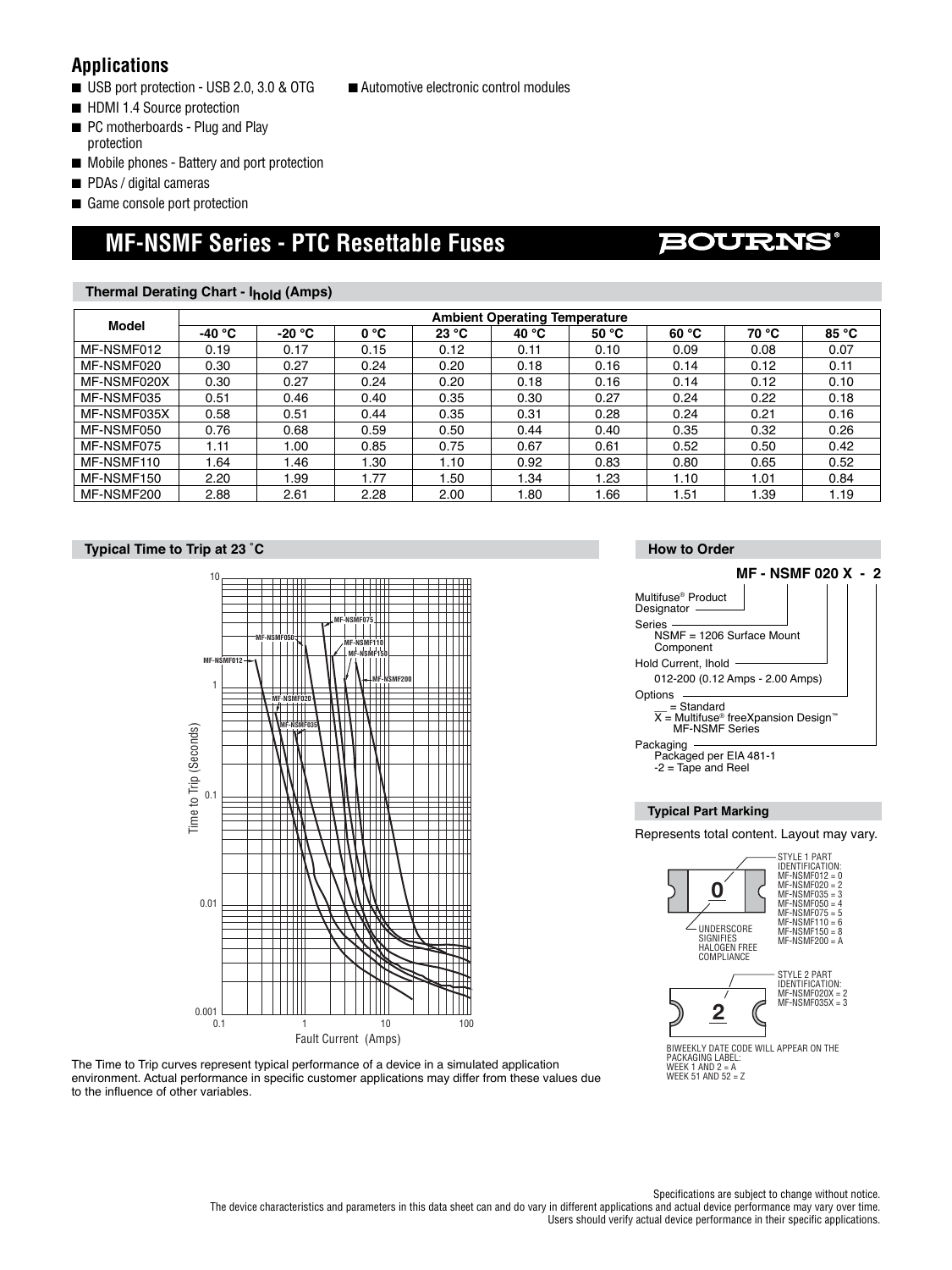# **MF-NSMF Series - PTC Resettable Fuses**

## **BOURNS**

### **Product Dimensions**

|              |                 | A               |                 | B               |                 | С               | D               |              |
|--------------|-----------------|-----------------|-----------------|-----------------|-----------------|-----------------|-----------------|--------------|
| <b>Model</b> | Min.            | Max.            | Min.            | Max.            | Min.            | Max.            | Min.            | <b>Style</b> |
| MF-NSMF012   | 3.00<br>(0.118) | 3.40<br>(0.134) | 1.40<br>(0.055) | 1.80<br>(0.071) | 0.70<br>(0.028) | 1.10<br>(0.043) | 0.25<br>(0.010) |              |
| MF-NSMF020   | 3.00<br>(0.118) | 3.40<br>(0.134) | 1.40<br>(0.055) | 1.80<br>(0.071) | 0.48<br>(0.019) | 0.85<br>(0.033) | 0.25<br>(0.010) |              |
| MF-NSMF020X  | 3.00<br>(0.118) | 3.40<br>(0.134) | 1.40<br>(0.055) | 1.80<br>(0.071) | 0.40<br>(0.016) | 0.85<br>(0.033) | 0.25<br>(0.010) | 2            |
| MF-NSMF035   | 3.00<br>(0.118) | 3.40<br>(0.134) | 1.40<br>(0.055) | 1.80<br>(0.071) | 0.48<br>(0.019) | 0.85<br>(0.033) | 0.25<br>(0.010) |              |
| MF-NSMF035X  | 3.00<br>(0.118) | 3.40<br>(0.134) | 1.40<br>(0.055) | 1.80<br>(0.071) | 0.40<br>(0.016) | 0.85<br>(0.033) | 0.25<br>(0.010) | 2            |
| MF-NSMF050   | 3.00<br>(0.118) | 3.40<br>(0.134) | 1.40<br>(0.055) | 1.80<br>(0.071) | 0.48<br>(0.019) | 0.85<br>(0.033) | 0.25<br>(0.010) |              |
| MF-NSMF075   | 3.00<br>(0.118) | 3.40<br>(0.134) | 1.40<br>(0.055) | 1.80<br>(0.071) | 0.40<br>(0.016) | 0.70<br>(0.028) | 0.25<br>(0.010) |              |
| MF-NSMF110   | 3.00<br>(0.118) | 3.40<br>(0.134) | 1.40<br>(0.055) | 1.80<br>(0.071) | 0.40<br>(0.016) | 0.70<br>(0.028) | 0.25<br>(0.010) |              |
| MF-NSMF150   | 3.00<br>(0.118) | 3.40<br>(0.134) | 1.40<br>(0.055) | 1.80<br>(0.071) | 0.40<br>(0.016) | 0.70<br>(0.028) | 0.25<br>(0.010) |              |
| MF-NSMF200   | 3.00<br>(0.118) | 3.50<br>(0.138) | 1.40<br>(0.055) | 1.80<br>(0.071) | 0.70<br>(0.028) | 1.60<br>(0.063) | 0.25<br>(0.010) |              |

Packaging: 3000 pcs. per reel.



 $\rightarrow$ 

A

 $\leftarrow$  D

B

 $\mathbb{C}$ 

⊣



DIMENSIONS:  $\frac{MM}{MNCUT}$ (INCHES)

**Terminal material:** Electroless Ni under immersion Au

**Termination pad solderability:** Standard Au finish: Meets ANSI/J-STD-002 Category 2.

**Recommended Storage:** 40 °C max./70 % RH max.



Specifications are subject to change without notice.

The device characteristics and parameters in this data sheet can and do vary in different applications and actual device performance may vary over time. Users should verify actual device performance in their specific applications.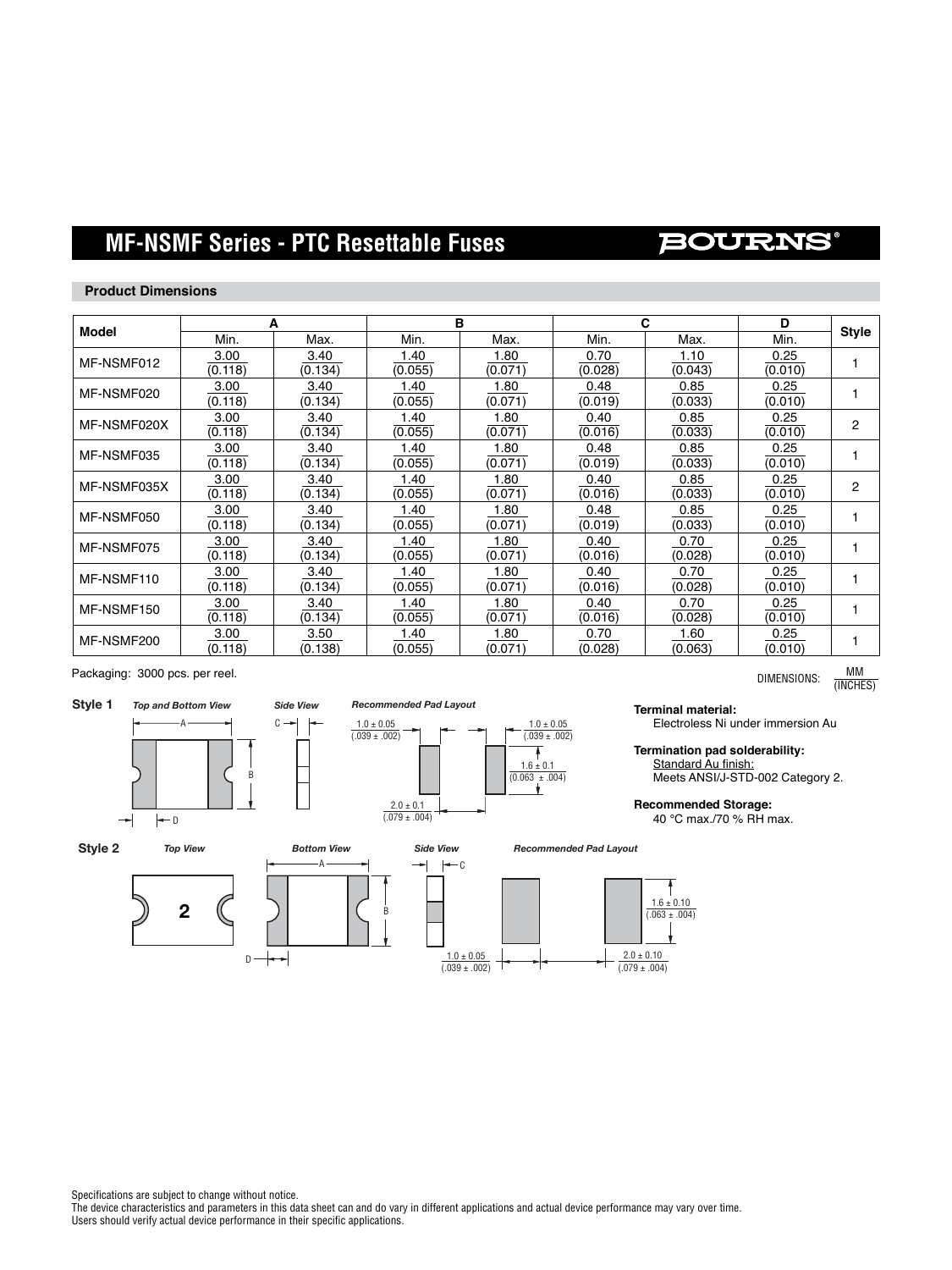# **MF-NSMF Series - PTC Resettable Fuses**

## **BOURNS**



### **Solder Reflow Recommendations**

#### **Notes:**

- MF-NSMF models cannot be wave soldered. Please contact Bourns for hand soldering recommendations.
- If reflow temperatures exceed the recommended profile, devices may not meet the performance requirements.
- Compatible with Pb and Pb-free solder reflow profiles.
- Excess solder may cause a short circuit, especially during hand soldering. Please refer to the Multifuse<sup>®</sup> Polymer PTC Soldering Recommendation guidelines.